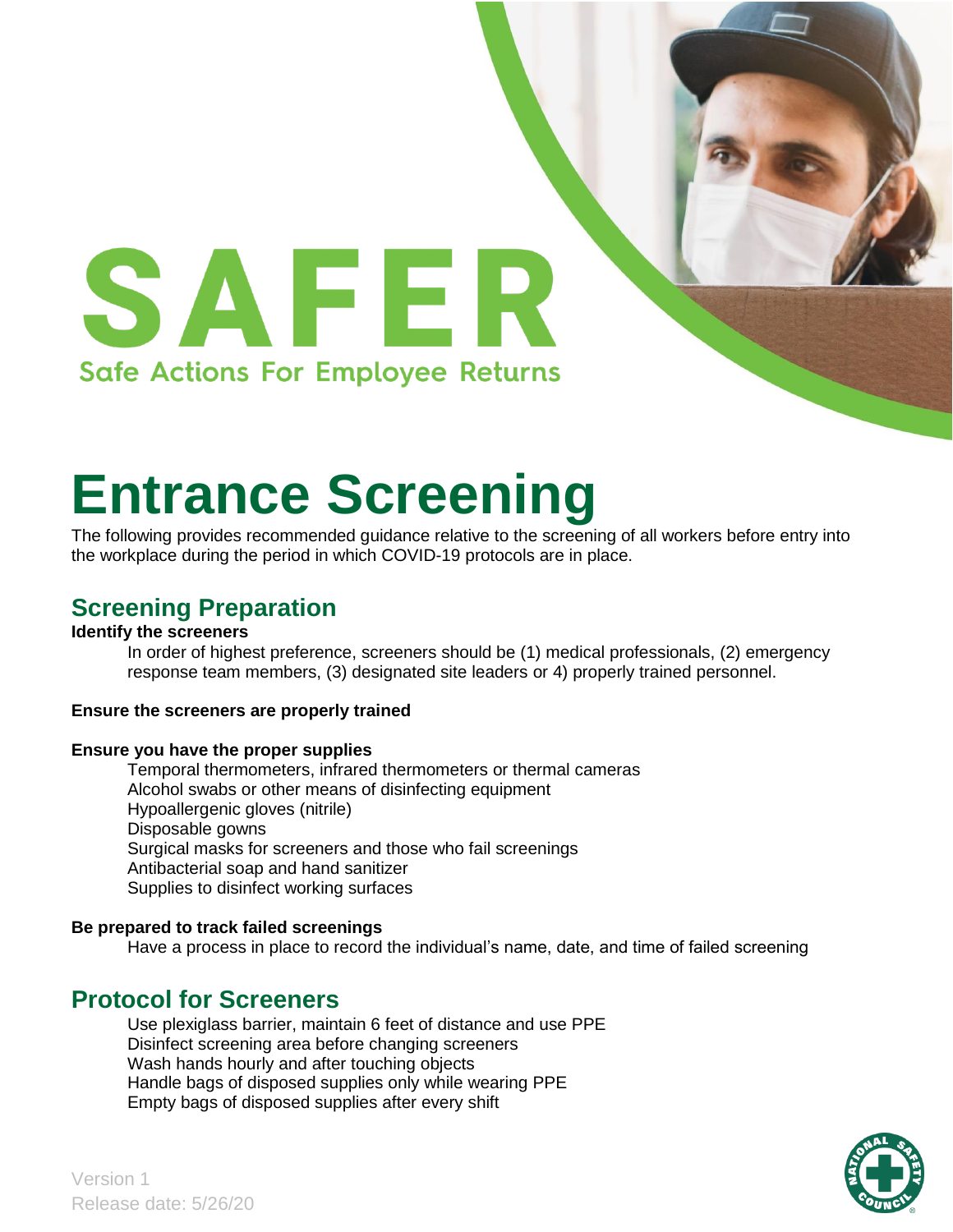## **At-Home Screening Questions**

While still at home and before arriving on site, workers should complete a self-assessment by answering the following questions:

- 1. Do you have any of the following symptoms, or have had them within the past 14 days? Fever (100.4° F or higher) Cough, not from seasonal allergies Shortness of breath/Breathing difficulties Sore throat, not from seasonal allergies Muscle and body aches, not from normal daily activities Diarrhea, not food-related Loss of taste or smell Pain or feeling of pressure on your chest Body chills Headache
	- 2. If you answered "no" to any of the above, have you taken fever-reducing medication within the last 48 hours?

If fever-reducing medication has been taken to reduce fever or symptoms associated with fever, do not report to work.

- 3. In the past 14 days, have you been in close physical contact (face-to-face contact within 6 feet) with someone that is confirmed to be a case of COVID-19?
- 4. In the past 14 days, have you been in close physical contact (face-to-face contact within 6 feet) with someone who is displaying flu-like symptoms or COVID-19 symptoms (see list in question 1)?

If a worker answers "yes" to any of the questions above, s/he should not report to work and contact an immediate supervisor.

## **On-Site Screening Questions**

Although an individual may have already completed the at-home questionnaire, screeners should ask the following questions on site:

- 1. Are you experiencing shortness of breath, fever, or cough?
- 2. Within the last 14 days, have you come in close contact with someone who has been diagnosed with COVID-19?
- 3. Is there someone in your home who has been told they may have COVID-19 and is currently in isolation?
- 4. Have you traveled anywhere outside the 50 United States in the past 14 days?
- 5. Have you been directed by a health care provider to quarantine or self-isolate? If so, when does/did your quarantine/self-isolation end?

A "yes" answer to any of these questions should be considered a failed screening.